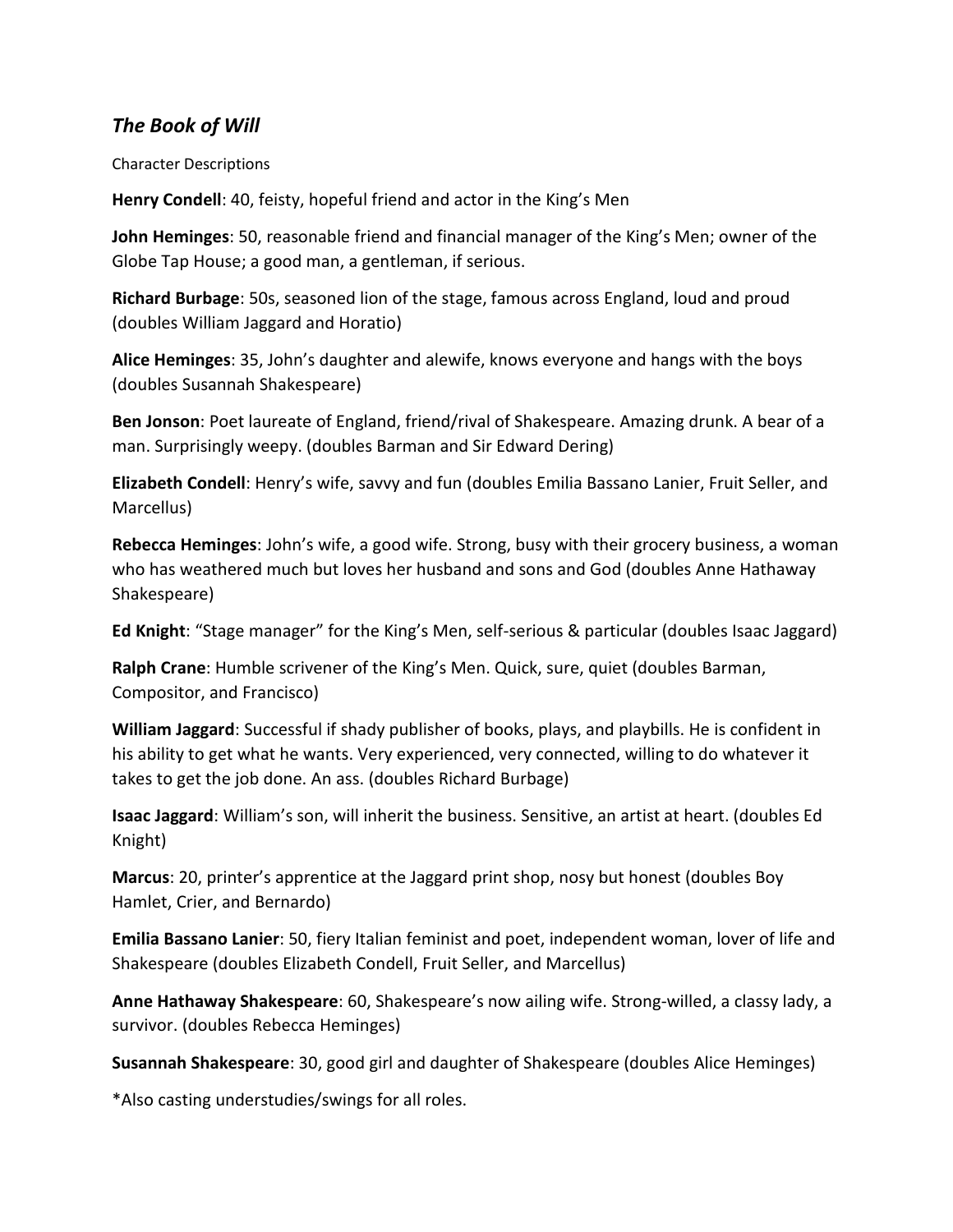## *Bandstand*

### Character Descriptions

**Donny Novitski**: 20s, gifted pianist and crooner; confident, boarding on arrogant; energetic but restless, frustrated, impulsive. When performing for a crowd, his charm always wins out.

**Julia Troy**: 20s, smart, nurturing, bookish. Unassuming but becomes quite alluring when performing in front of a crowd. Hides her vulnerability and grief with sly humor and a strong resolve. Beautiful singer with a strong voice.

**Mrs. June Adams**: 50s, Julia's mother. Natural mother with a wry sense of humor. A realist but extremely proud of her daughter. Pointed, wise, intuitive about people.

**Jimmy Campbell**: 20s, excellent saxophone player; a lawyer by trade who is analytical and calculating. Secretly attracted to Donny. Loyal but slow to trust. Quick wit and cautious.

**Davy Zlatic**: 20s-30s, excellent bass player. A big soul, boisterous, occasionally vulgar. An alcoholic by any other name, but a cheery one—a cheer that covers a deep-seated darkness. He has the size and command of a person who can do harm if he chose to.

**Nick Radel**: 20s-30s, excellent trumpet player. Generally irritated with the world and people. Sharp, cynical sense of humor. Channels his irritation into a fierce sense of self.

**Wayne Wright**: 20s-30s, excellent trombone player. Disciplined, precise, impatient—on his way to anxiety and compulsive behaviors. Loyal, lovable, caring but tries to disguise his need for connection.

**Johny Simpson**: 20s-30s, a talented drummer. A simple soul, but he is not stupid or foolish just slow on the uptake occasionally. Extremely loyal and trustworthy.

**Ensemble:** dancers, soldiers, singers, radio personalities & hosts, other characters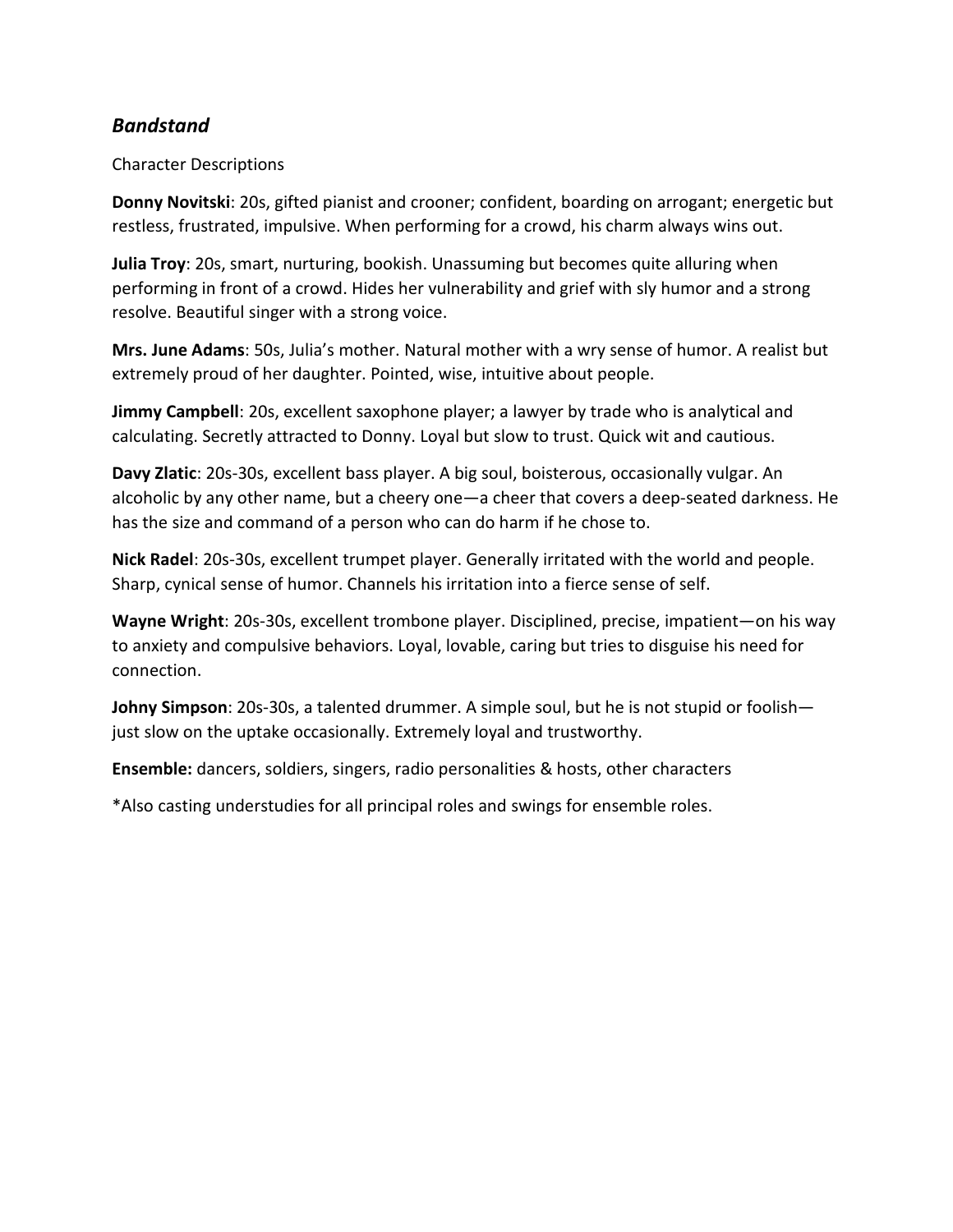## *A Chorus Line*

Character Descriptions

**Zach**: 40s, Director and choreographer of the show. Short and harsh on occasion but ultimately cares for the dancers. Non-singing role.

**Larry**: 20s-30s, Zach's assistant. Strong dancer. Straightforward, working to get the job done. Not particularly sympathetic; he's done this a lot.

**Carrie Ferguson**: 30s. A featured performer who is returning to the chorus line with younger and less experienced dancers. A bit desperate and willing to prove her worth to her ex, Zach.

**Alan Deluca**: 20s-30s. Straight, tough, full of machismo, proudly from the Bronx. Newlywed to Kristine

**Kristine Urich**: early 20s. Newlywed to Alan. Anxious when not dancing. Awkward and naïve.

**Diana Morales**: 20s. Sassy, tough, optimistic. Determined and athletic dancer from the Bronx. Latina.

**Bobby Mills**: 20s. A difficult childhood drove him to have a quick wit with a sharp tongue. Ostentatious.

**Mark Anthony**: late teens. Naïve and optimistic. Charming but inexperienced in this realm, even though he is a great dancer.

**Judy Turner**: 20s, Awkward when not dancing. Funny, nervous. Warm and genuine.

**Mike Costa**: 20s, Cocky but likeable. Flirty and experienced New Jersey tap dancer. Can be aggressive and determined.

**Val Clark**: 20s. Can be vulgar in speech but an excellent dancer. Brazen, direct, and newly "enhanced" with plastic surgery.

**Bebe Benzenheimer**: 20s. Insecure but covers it with her dance ability. Quiet, kind, vulnerable.

**Richie Walters**: 20s Enthusiastic and midwestern. Cool, funny, laid back and likable. Blackidentifying.

**Paul San Marco**: late teens-early 20s. Introverted and insecure. Just starting to feel comfortable as a gay man and earn his parents' acceptance. From Spanish Harlem and friends with Diana.

**Maggie Winslow**: late teens-early 20s. A sweet, little sister from next door. A dreamer. Warm and kind.

**Don Kerr**: 20s-30s. Flirtatious, married, typical "guys' guy." Cocky and a bit bullheaded. All American.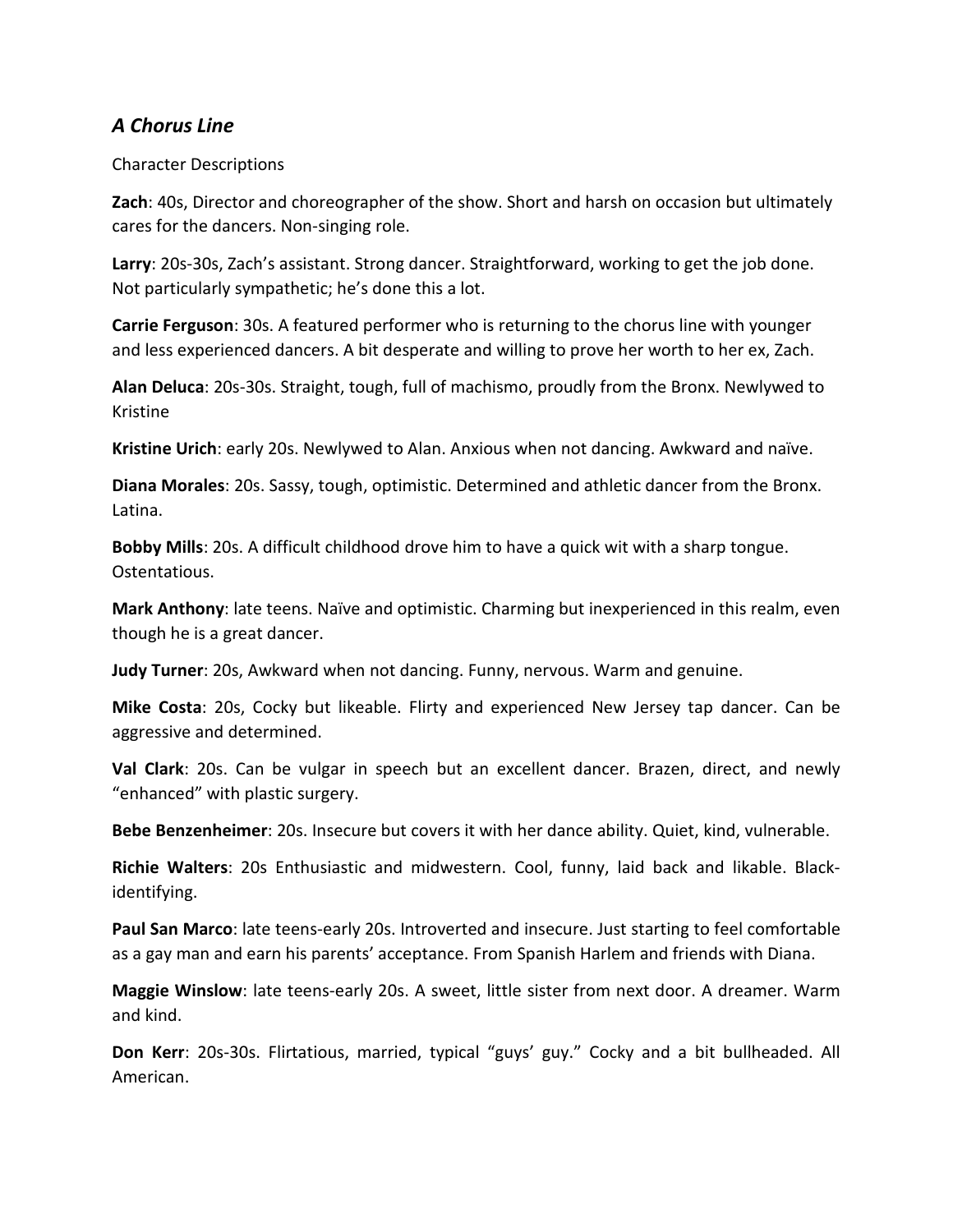**Sheila Bryant**: 30s. Confident and brassy despite being the oldest dancer on the line. A bit of a brat but ultimately sophisticated. Wry wit.

**Gregory Gardener:** 20s. Sassy, Jewish, gay, a smart-ass. Owns his East Side New York vibe.

**ENSEMBLE**: A number of cut dancers are featured as well.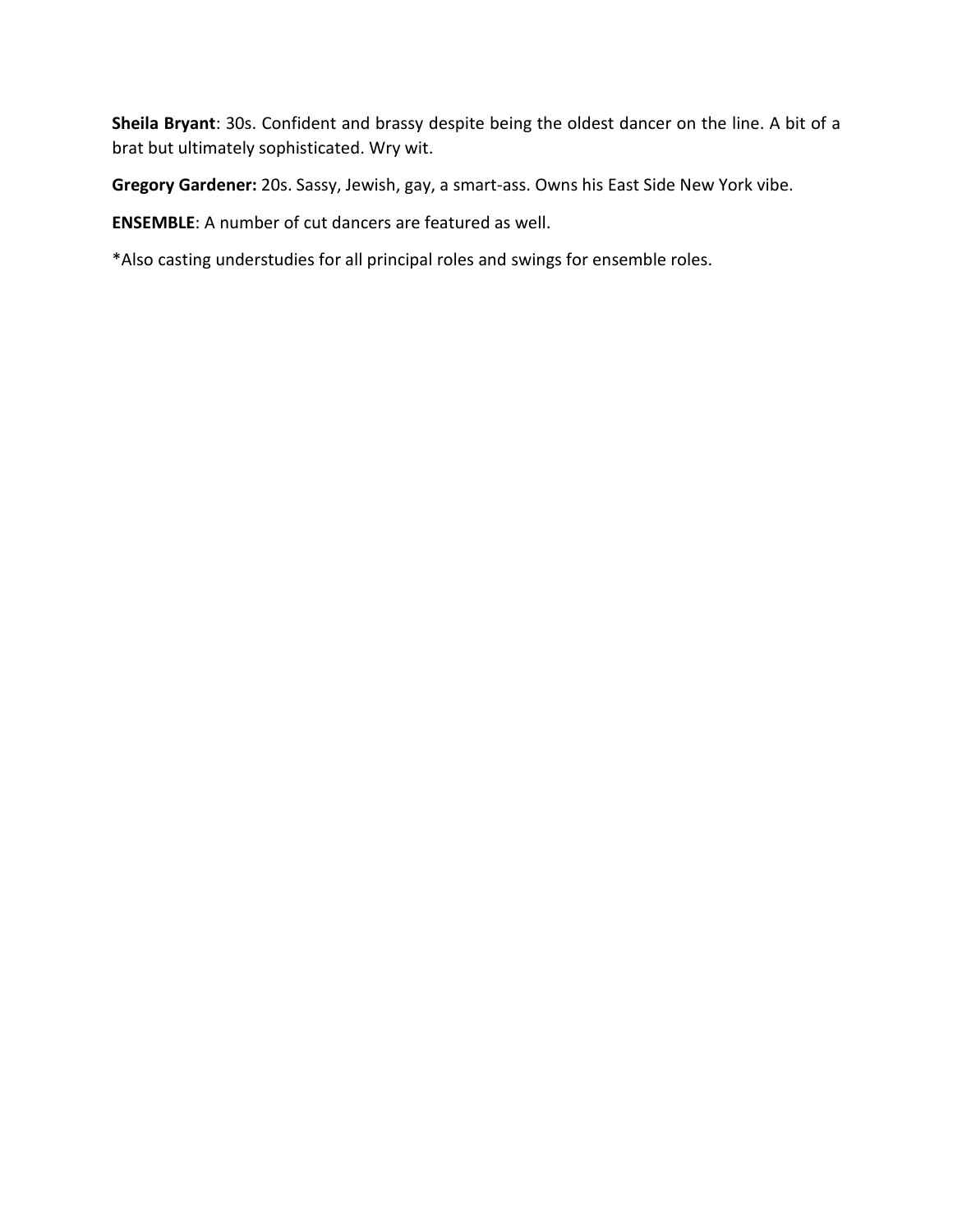# *Cinderella*

### Character Descriptions

**Ella**: 20s. Quiet and usually unnoticed, but opinionated, charismatic, passionate, beautiful, and funny. Idealistic and hopeful, sees the good in everyone. Blossoms into a confident woman.

**Topher**: 20s-30s. Misguided prince but wants to lead an important life. A brave and heroic man but lonely and unhappy. Lovely charm but not a flirt. Innocent and thoughtful if a bit goofy. Genuine, kindhearted, morally centered.

**Jean-Michael**: 20s-30s. Spirited, passionate, a peasant and an advocate for his class. Can be impetuous and fiery. Harbors a crush on Gabrielle even if they are of different social classes. Not taken seriously—though he should be.

**Gabrielle**: 20s-30s. Ella's stepsister and Madame's daughter. Though raised to love material goods and social status, she is much more interested in empathy, passion, wit, and advocacy. Completely aware that she doesn't fit in to the world she is destined to be a part of.

**Charlotte**: 20s-30s. Ella's stepsister and Madame's daughter. Self-centered, brazen, materialistic, loud, and bratty. Holds an extremely high opinion of herself (though it is deeply unwarranted). Always finds a way to be the center of attention.

**Marie**: 40s-50s. Local eccentric and beggar woman. Secretly a fairy godmother. Wise, warm, otherworldly, charming. She makes dreams come true for those who deserve it.

**Madame**: 50s. Ella's selfish stepmother. Epitome of vanity and fashion. A ravenous social climber who values wealth, status, and material wealth above all else. Unapologetically dismissive and sometimes cruel. Constantly scheming to climb the social ladder.

**Sebastian**: Lord Chancellor of the kingdom. He is a trusted advisor to Topher but devious and selfish. Using propaganda and dishonesty, he keeps Topher isolated and uninformed about his kingdom. Believes he deserves to rule the kingdom—but rules without regard for the lower class—or anyone but himself.

**Lord Pinkleton**: Lord Chancellor's right-hand man. Announces royal balls, banquets, and even the weather to the villagers.

**Ensemble:** Knights, Peasants, Serfs, Townspeople, Ladies & Gentlemen of the Court, Servants, etc.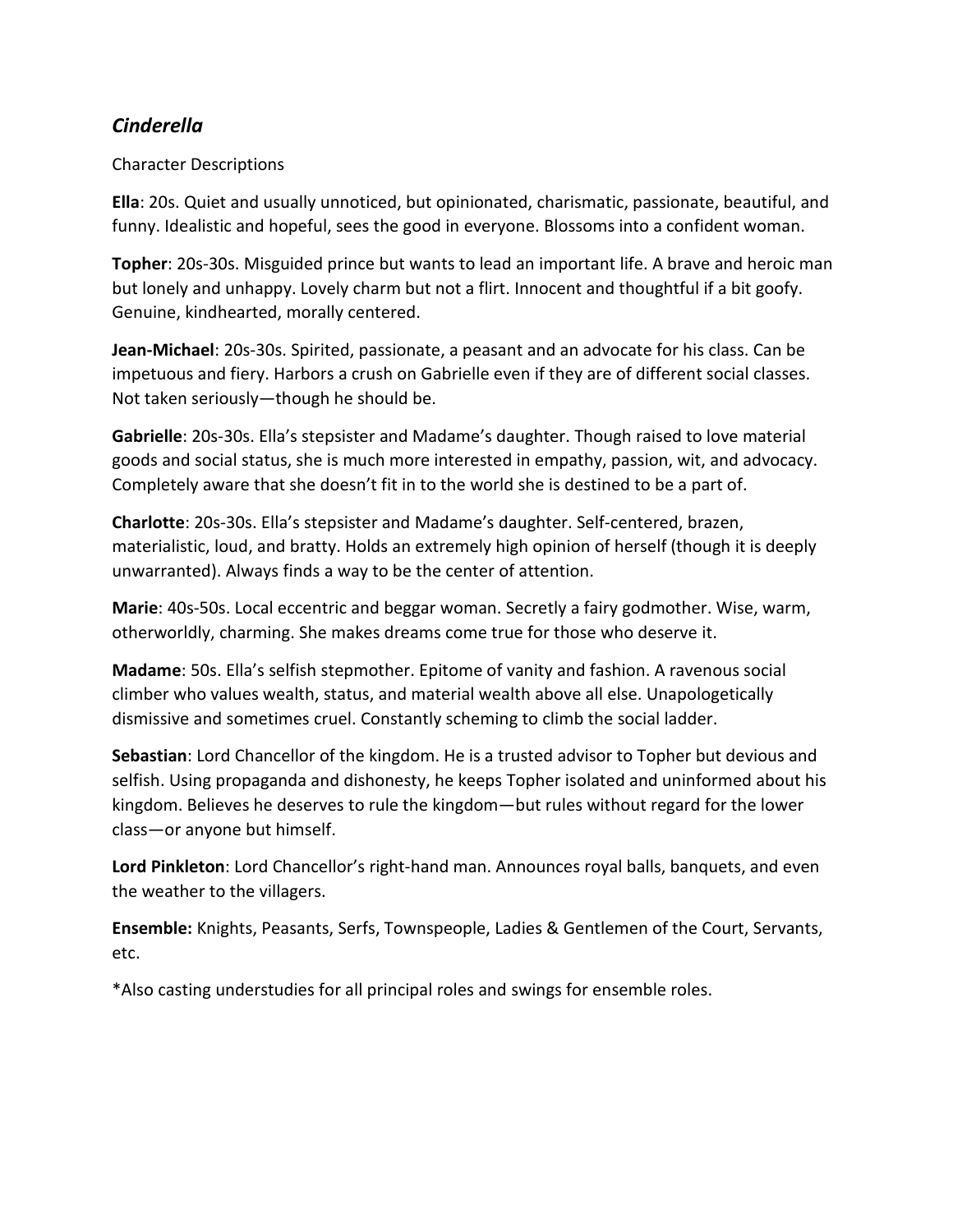## *An American in Paris*

#### Character Descriptions

**Adam Hochberg**: 20s-30s. American Jewish GI, wounded in the war, walks with a limp. Classically trained composer with great wit and an unassuming charm. Struggling to find his authentic voice as an artist. Ideally plays piano. Baritone D3-E4

**Jerry Mulligan:** 20s-30s. American GI who stays in Paris after the war to study painting and art. Spontaneous and playful, charming, and confident. Strong dance technique, including ballet, jazz, and tap. Baritone C3-E4.

**Henri Baurel**: 20s-30s. Handsome son of wealthy Parisians. Light-hearted but raised to take over the family social status and power. Secretly longs to be a song and dance man. Deeply in love with Lise. Baritenor C3-G4

**Lise Dassin:** 20s. Ethereal, elegant, expressive. Guarded after hiding during the Nazi occupation of France. Profound inner dignity, passionate, a dreamer. Strong ballet technique, including exquisite pointe work. Mezzo B3-B4

**Milo Davenport:** 30s. American heiress and art patron. Bold, a free spirit. Can brazen. Used to getting what she wants. Mezzo G3-Dflat4

**Madame Baurel:** 50s. Dry & uptight mother to Henri. Obsessed with keeping up appearances, and can be self-righteous, but ultimately wants what's best for her loved ones.

**ENSEMBLE:** Mr. Z, Olga, Monsieur Baurel, Soldiers, French Citizens, Bar Patrons, Dancers, Store Customers & Staff, Celebrities, Party Guests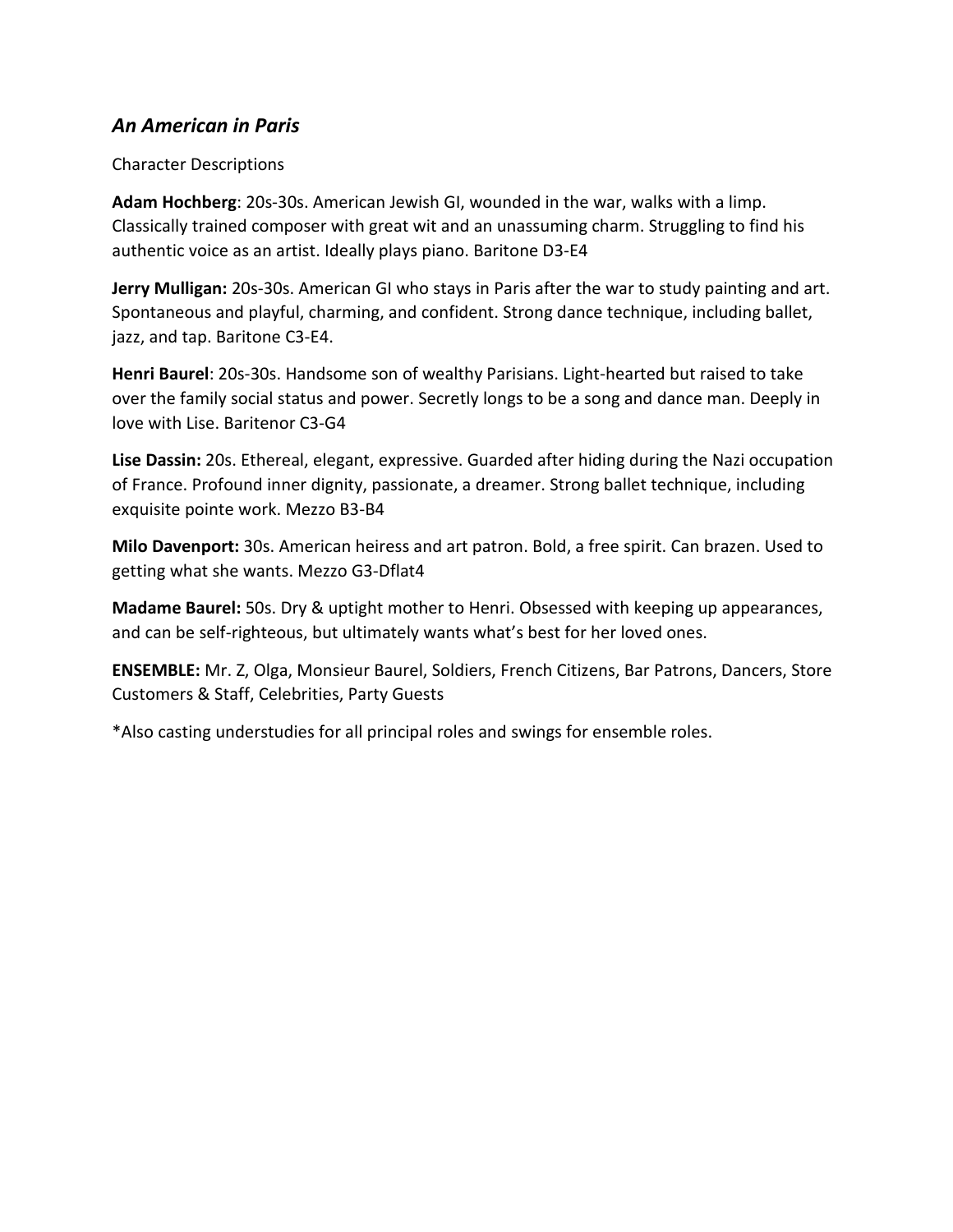# *Constellations*

Character Descriptions

**Marianne**: 20s-40s. A theoretical physicist. Analytical but with an inquisitive heart.

**Roland**: 20s-40s. A beekeeper. Romantic and curious.

\*Also casting understudies for all principal roles.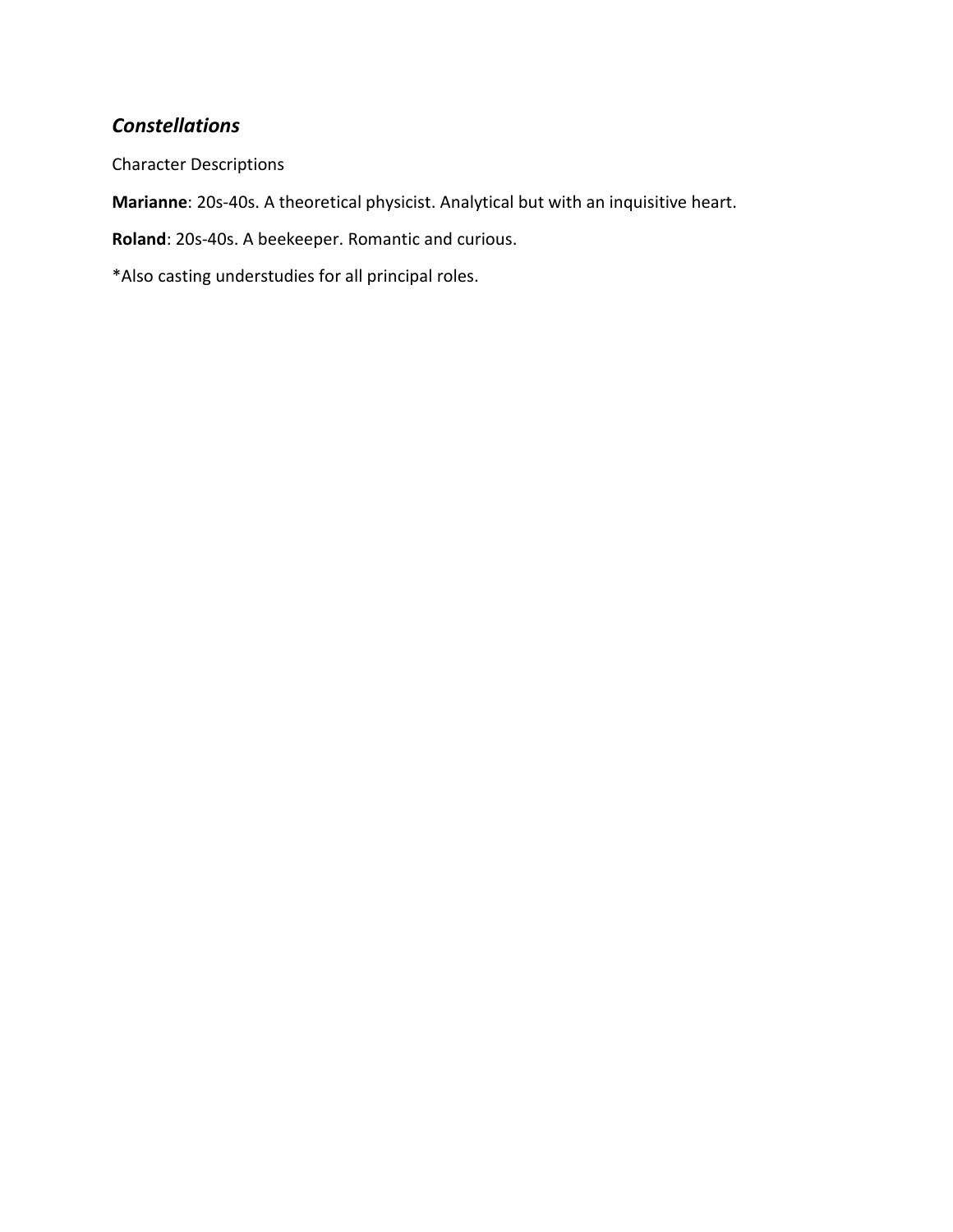## *Tiananmen*

Character Descriptions

*Protestors:* 

**Fan Xirui**: female, early 20s. Chinese-identifying. A student at Peking University and an eager newcomer to political activism.

**Sheng Yingjie**: male, early 20s. Chinese-identifying. A student at Peking University and a member of the Communist Youth League

**Wu Guoxin**: male, early 20s. Chinese-identifying. A student at Peking University, leader of the underground "Democracy Salons" on campus, and instigator of the protests

**Tay Lee**: female, 20s. Chinese-identifying. pop singer icon

*Bystanders*:

**Young Fan Zhilan**: female, 10, Chinese-identifying. sister to Xirui

**Fan Zhilan**: female, 40s (grown adult), Chinese-identifying. sister to Xirui

**Hong Kong Reporter**: female, 40s, Chinese-identifying.

**Medic**: female, 30s, Chinese-identifying.

**Yingjie's friend**: male, early 30s, Chinese-identifying.

*Party Leaders:*

**Deng Xiaoping**: male, 85, Paramount Leader of China, Chinese-identifying.

**Li Peng**: male, 61, Premier of the People's Republic of China, hardliner against the protests, Chinese-identifying.

**Zhao Ziyang**: male, 70, General Secretary of the Communist Party of China, sympathetic to the protests, Chinese-identifying.

**Ensemble**: Students, hunger strikers, citizens of Beijing, People's Liberation Army Soldiers, police.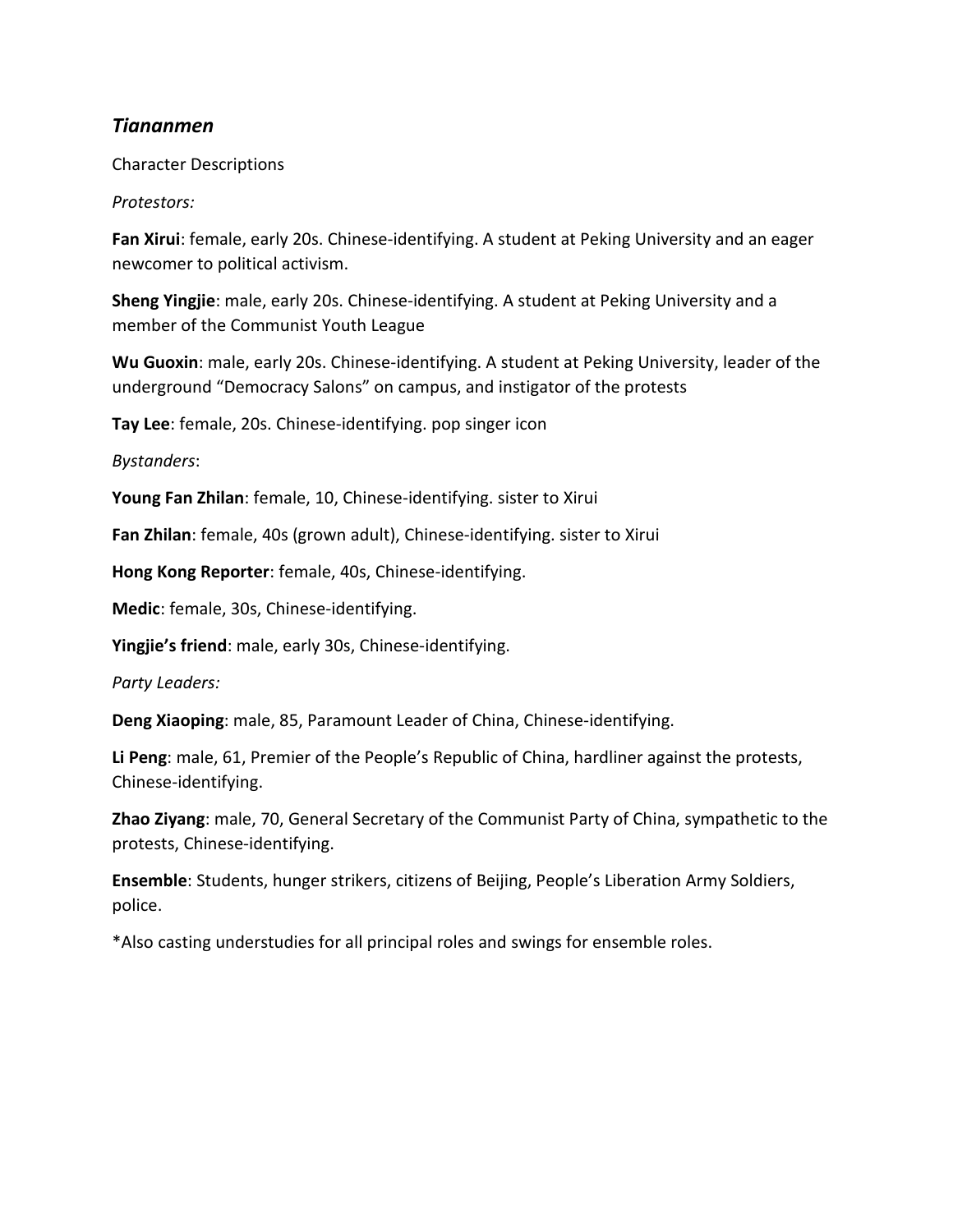## *The Prom*

#### Character Descriptions

**Alyssa**: late teens. A high school senior & a cheerleader. Secretly Emma's girlfriend but afraid to come out—especially to her overbearing mother. Pop mix/belt.

**Emma**: late teens. A high school senior forced into the spotlight for asking her girlfriend to the prom. Smart, wry, used to dealing with adversity but still a reluctant advocate in the spotlight. Pop mix/soprano.

**Dee Dee Allen**: 30s-50s. A Broadway diva. Enormous talent with an ego to match. Self-involved but humorous. Longs to do something meaningful and good for someone else. Strong alto/Broadway belt.

**Barry Glickman**: 30s-50s. Openly gay Broadway showman. Politically incorrect but unaware. Impulsive and tends to make a scene wherever he goes. High baritone/tenor with a Broadway belt.

**Trent Oliver**: 30s-40s. Pretentious Broadway veteran who is better known for infomercials. Loves the sound of his own voice and reminding everyone he attended Julliard. Strong pop/legit baritone.

**Angie**: 30s-40s. Perpetual ensemble member in Broadway's *Chicago* pining away for her chance at the lead. Jaded and a traditional Fosse girl. Strong alto belt.

**Sheldon**: 30s-40s. A press agent with charisma and charge. Traditional musical theatre baritenor.

**Marion Hawkins**: 30s-50s. Small town principal of a high school. Can get flustered easily but has a heart of gold and a drive to do good. Broadway enthusiast. High baritone.

**Mrs. Greene**: 30s-40s. Alyssa's mother. School board president. Strong, controlling, intimidating. Loves her daughter but forces a particular view of "right" and "wrong." Strong alto.

**Ensemble:** Other students, faculty, news media, etc.